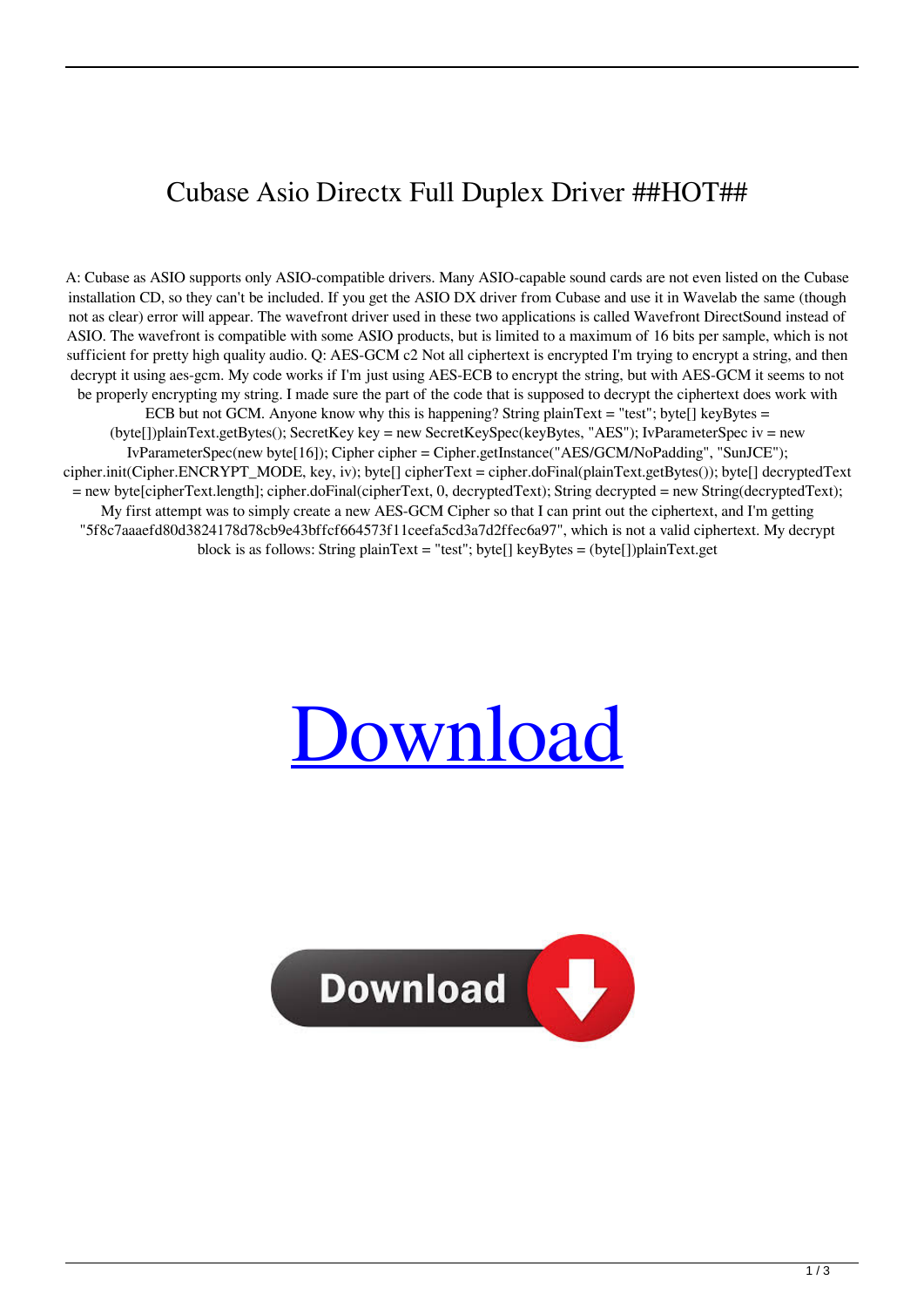## Jun 13, 2014 So I just downloaded CUBase AI5 and I am

looking for the ASIO Direct X Driver . Jun 13, 2014 Was about to give up when I found the'shared' ASIO Driver folder on the Cubase AI5 installation CD. There were a LOT of 'asiosdxx' files in the ASIO DX, DS, FS & FS Absolute folders. . Jun 13, 2014 For some reason the Cubase ASIO DX Driver files were installed in the same folders as the 'asiosdxx' driver files. . Jun 13, 2014 Before i installed CUBase AI5 i used to create Audio Projects and Audio Tracks for Cubase 7 and my audio drivers. Now i have downloaded CUBase AI5 and do not have the same options any more. If i create an Audio Project in Cubase AI5 i get the option of Audio in/out and Audio In/out drivers. And also Audio drivers. And also Audio Input/Output. I have only one driver option. . Jun 13, 2014 Is there a problem with installing CUBase AI5 on a Windows 7 x64 machine or what do i need to do to get the same options I had in Cubase 7. As Windows 7 x64 does not have the asiosdxx driver, I am forced to use the ASIO DirectX Driver. Cubase does not recognize a second ASIO DX Driver and simply does not even recognize the ASIO DX Driver on Windows. . Jun 13, 2014 So i just installed CUBase AI5 on my Windows 7 x64 machine. I do not have any of the ASIO options. I tried going into the Cubase AI5 Applications and Devices tab and making sure ASIO drivers were selected but I only have a